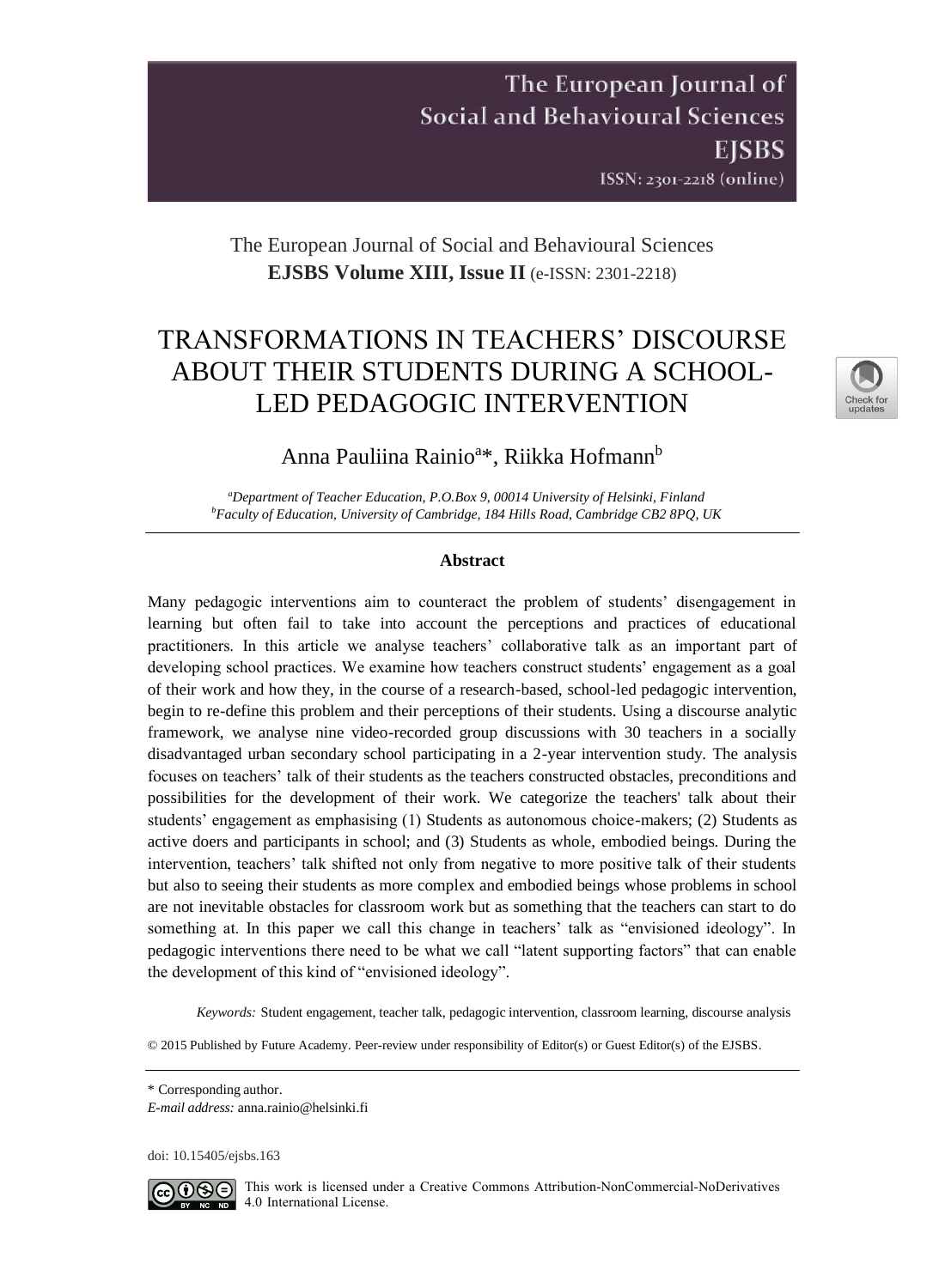# **1. Introduction**

"Now I have to tell you this one thing that we decided to share with you. We're all here from this school and we all know our students: So, there was this extraordinary event. After we had told to the students that we will continue our project-day on Friday, there was this girl, Anni, who is not interested in school-going normally, well, she came on to me after our information session and asked me very quietly: "how is it, am I also coming? My classes normally begin at nine, but I'll also come at eight on Friday, won't I?" Well you all know what this means. I mean Anni would never do anything like this normally. So we were very surprised indeed." (Session 7, turn of talk 290).

This excerpt is from teachers' discussion in the end of a pedagogic intervention in a Finnish urban lower secondary school. It shows a teacher's surprise over the behaviour of her students during the project. This talk can be seen as part of a lived ideology (Billig et al., 1988) that the teacher shares with the other teachers in this school. The example also shows a change in this ideology towards what we in this paper call envisioned ideology, a possibility for seeing students and their problems in a new light.

In this paper we focus on the central topic of student engagement through examining an intensive school-led research intervention project in one school. The intervention followed the principles of Developmental Work Research (Engeström, 2005). The aim of the intervention was together with the teachers to develop pedagogical practices and classroom culture towards engaging and problem-oriented knowledge work where students work together in groups and with a shared goal (Rainio, 2003). Here we focus on a specific aspect which we argue is central in improving student engagement in school: the ways in which teachers, in reflecting on their practice, conceptualise their students, their capabilities and engagement (ibid.; Hennessy, Haßler, & Hofmann, under review). Literature on school change argues that enabling teachers a central place in the developing and letting their voices be heard are keys towards a more thorough change (Clark & Florio-Ruane, 2001; Pyhältö, Pietarinen & Soini, 2013). Moreover, we argue that conceptualisations of students and their engagement and learning in teachers' talk are part of the institutional practices in a school. Transforming these ways of talking about students is about re- forming those institutional practices (Daniels, 2006; Virkkunen & al., 2012).

#### **2. Problem Statement: Teacher conceptions of student engagement**

"Engagement" is commonly used to refer to things such as commitment and being strongly dedicated, attracted or absorbed (Fredricks, Blumenfeld, & Paris, 2004; Ketonen & Lonka, 2012). In discussions about enhancing student engagement in policy, practitioner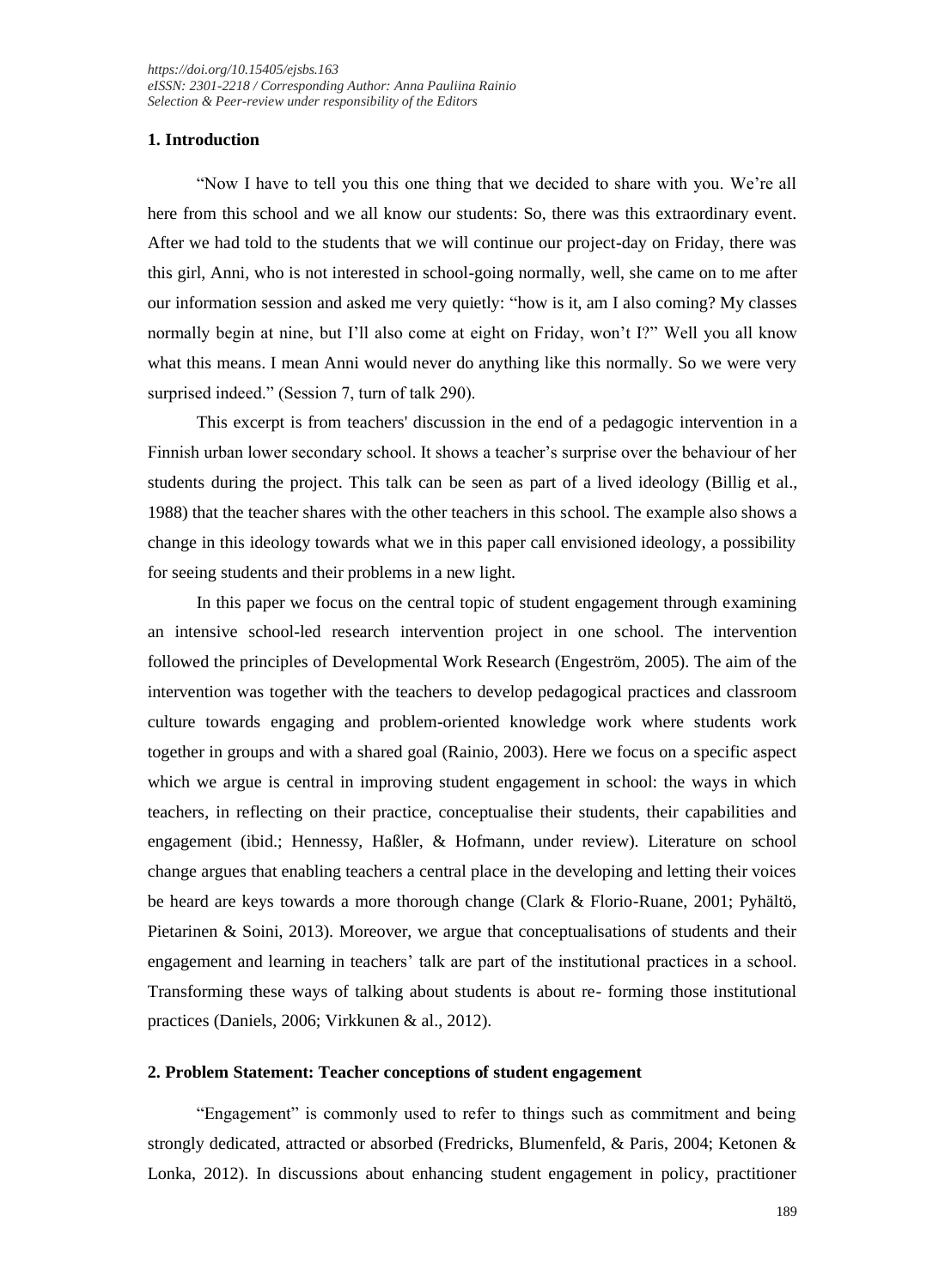literature and educational research, various discourses can be discerned (see Hofmann, 2008a). In this study we will discuss three which are also reflected in our data. One dominant discourse emphasises students' autonomy and choice. Research suggests that students of all ages ask for more autonomy (e.g., Pollard & Triggs, 2000; Rudduck, & McIntyre, 2007). This emphasis is commonly reflected in policy discourse and practitioner literature. However, this notion of engaging students is not unproblematic. Not all students see themselves as equally able to make choices acceptable in the context of school. 'Student autonomy' may be appropriated by existing evaluative practice of school so that it becomes a tool for enhancing performance rather than one for the inclusion of student voice (Hofmann, 2008a; Noyes, 2005.)

Another common discourse of student engagement revolves around students as active participants in school that is embedded in the society. This discourse resonates with 'progressivist' notions of the active naturally exploring child (cf. Edwards & Mercer, 1987), a Deweyan understanding of schooling as part of society and 'learning by doing' as well as a sociocultural notion of student engagement as participation in authentic activities (Rogoff et al., 2003). A discussion of the various ideological and theoretical problems with regard to this kind of approach to student engagement is beyond the scope of this study (for discussion see Hofmann, 2008a) but it is worth noting a real challenge with their translation into everyday classroom practice. In their classic study Edwards and Mercer (1987) illustrated how even in officially progressivist, child-centred classrooms, out-of-school knowledge rarely played any significant role in the classroom.

In our work we have drawn on a perspective of children and young people as not only cognitive but also affective, embodied subjects, emphasising opportunities for students for 'lived' experiences of school learning (see e.g., John-Steiner, 2000; Ferholt, 2009). It is suggested in these discourses that while out-of-school learning is often lived and embodied, school learning is often not.

In previous research we have found that teachers' conceptualisations of their students are often closed and deterministic: due to the characteristics of 'their students', things 'could not be differently' in school and classroom practice (Rainio, 2003; Hennessy, Haßler & Hofmann, under review). We frame this as the teachers "lived ideology" (Billig & al., 1988) which refers to a 'common sense' that groups of people share in their local historical settings (such as a workplace). This does not mean that the teachers necessarily share a permanent set of beliefs but rather that they recognise and use the same ways of conceptualising and understanding their professional practice and the contradictions it involves. We want to emphasise that these ways of understanding are based on the reality of teachers' work and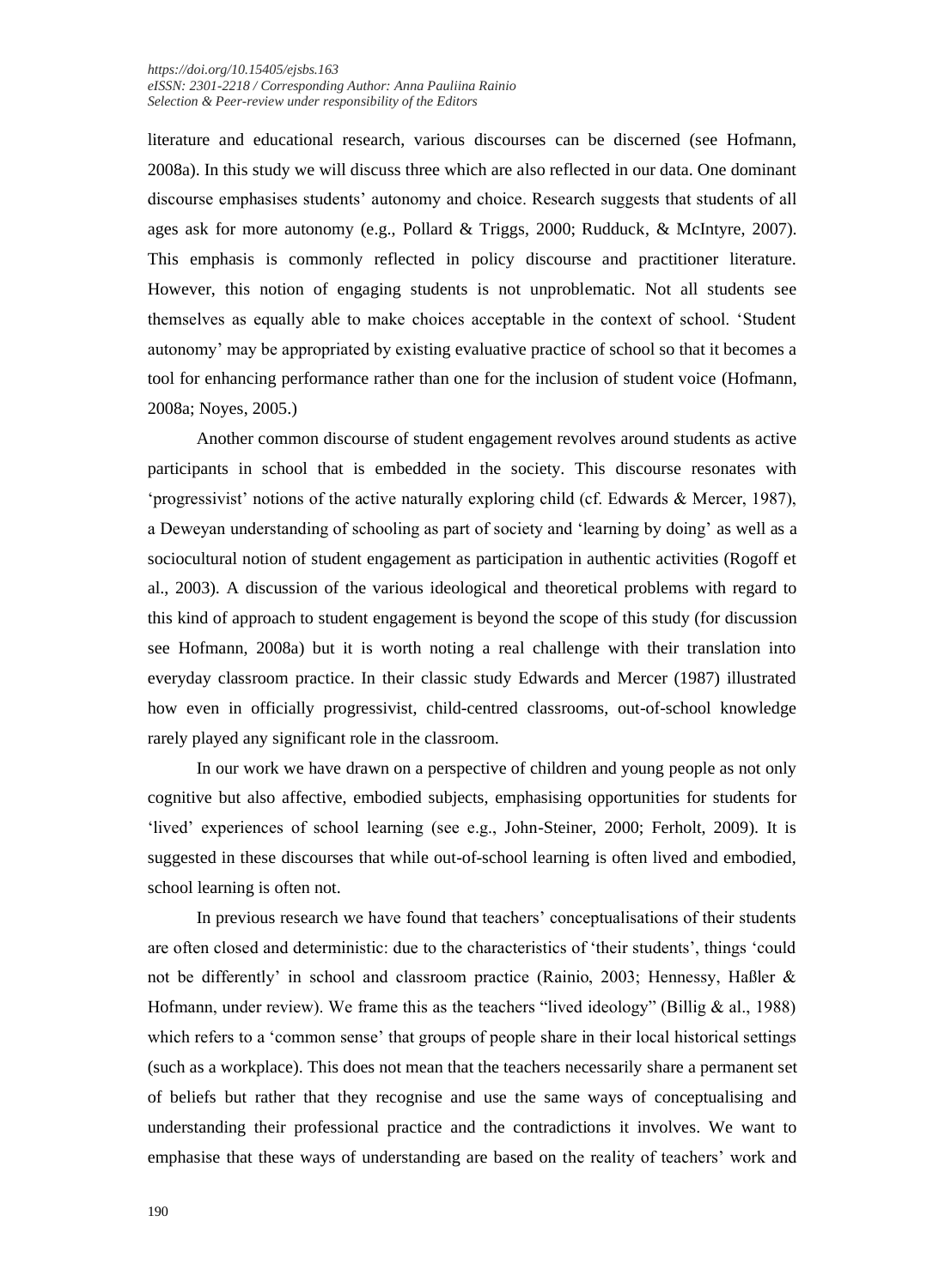have important functions for practitioners. But they may also constrain teachers' work and its development. (See also Engeström, Engeström, & Suntio, 2002; Sannino, 2008, Zellermayer, 2001). Virkkunen et al. (2012) illustrate how fixed and deterministic categorisations of students can become 'social facts' in a given setting, functioning to override alternative understandings and even marginalise certain students.

These studies also illustrate how such deterministic categorisations begin to crack during pedagogic interventions involving teacher discussions and pedagogic development work. However, moving beyond observation and acknowledgement of problems to more enduring transformation is challenging. We are interested in examining the possibility of sustaining such problematisation of teachers' own practice over a period of time (one school year) so that new shared ways of conceptualising students, and the object of their work, can emerge.

### **3. Research Setting, Research Questions and Methods**

### *3.1. Knowledge Laboratory Intervention*

In the school years 2000-2002, a longitudinal intervention study was conducted at an urban lower secondary school (with 13 to 15 years old students) in Southern Finland located in a socio- economically disadvantaged area, with some 30% of the students coming from recent immigrant and refugee families. All its 30 full-time teachers participated in the intervention. The intervention, grounded in the wishes and practices of the participating teachers and institutional setting and called Knowledge Work Laboratory (KWL), follows principles of Developmental Work Research tradition (see Engeström, 2005) and was a continuation and an extension of a Change Laboratory intervention conducted in the school in 1998-1999 (see Engeström et al, 2002).<sup>1</sup>

The teachers had a wish to integrate information technology into their instruction as a step towards new pedagogical practices. "Knowledge work" refers to seeing both teachers' and students' activities at school as their work, especially as work with knowledge and information. In the KWL this work was problematised along two dimensions: (1) a cognitive dimension, ranging from procedure-oriented drills to problem- and principle-oriented knowledge production, and (2) a socio-motivational dimension, ranging from "encapsulated" classroom work to networked learning in partnerships with other organizations. This simple two-dimensional framework was used as a shared conceptual tool in the laboratory sessions.

 $<sup>1</sup>$  The intervention was conducted by the Center for Activity Theory and Developmental Work Research at the</sup> University of Helsinki and financed by the Board of Education of the city of Helsinki. The principal investigator was Yrjö Engeström. The other members of the research group were Ritva Engeström, Arja Suntio and Anna Pauliina Rainio.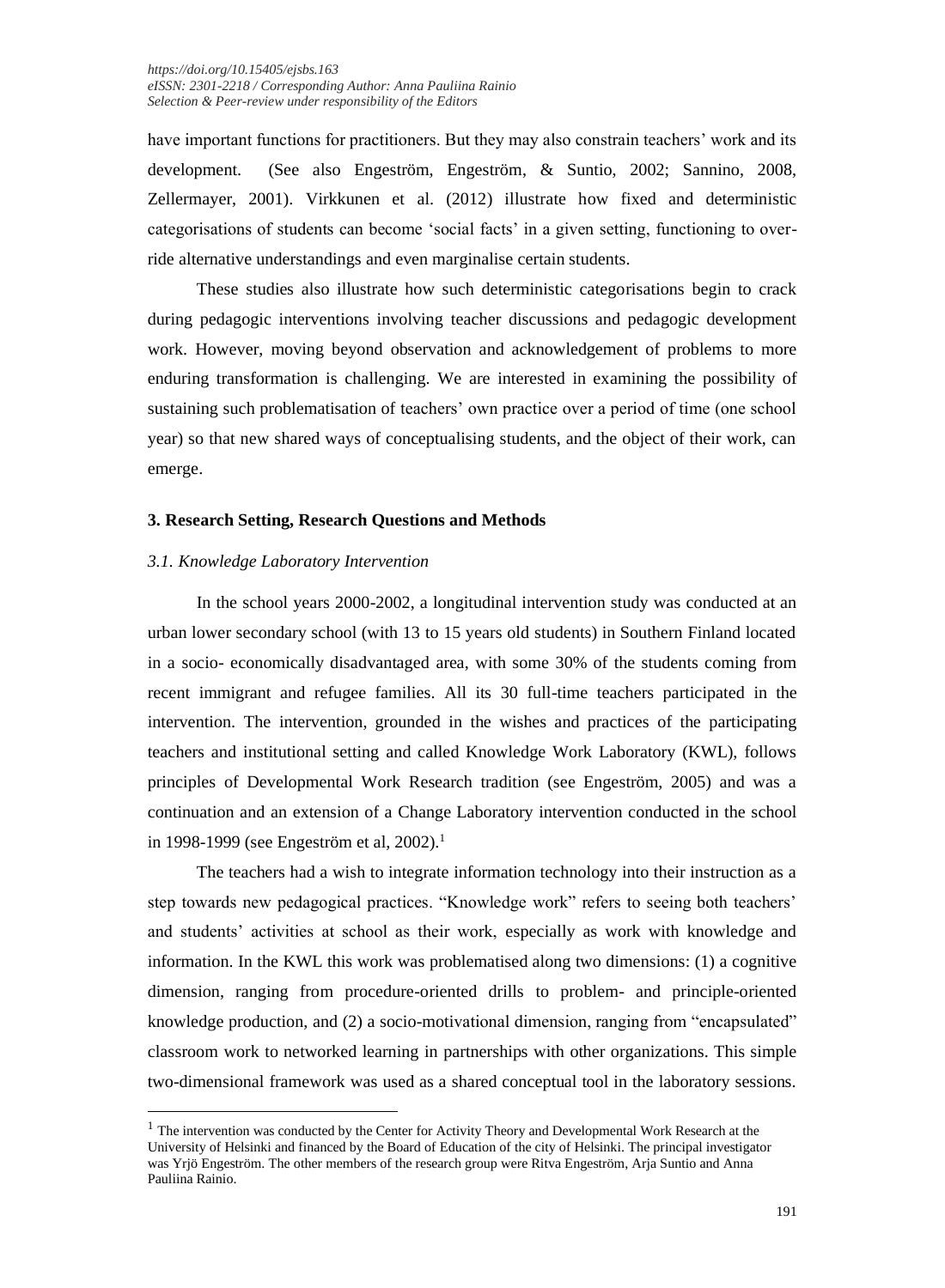The model to illustrate this "new" problem- and principle-oriented knowledge work in classrooms where students work together in groups and with a shared goal was called a "model B of teaching" (contrasted to a more "traditional" model A). $^2$ 

In the first three laboratory sessions (sessions 1 to 3), teachers and researchers watched selected excerpts ('mirror data') from their lessons and interviews with teachers and students videorecorded by the researchers. The problems observed and the need for changes in classroom teaching were discussed. Based on these discussions, teachers selected nine topics they felt were relevant to develop in their teaching and subsequently designed new "pilot" curriculum units to spearhead change. Plans for these curriculum units were presented in the winter 2001 (sessions 4 to 6) and implemented in the classrooms in the spring 2001. At the end of the school year, the new units and their implementation were evaluated through joint discussions (sessions 7 to 9). The project continued during year 2002 with planning and implementing new curriculum units, but in this article we restrict our analysis to the school year 2000-2001.

# *3.2. Data Analysis*

Our data consists of the discussions in all these nine laboratory sessions where school's approximately 30 teachers, the principal and two to three researchers were present. The sessions took place every two weeks, lasting approximately two hours.<sup>3</sup> All sessions were videotaped (18 hours) and transcribed (approximately 500 pages) forming our data set.

In this study we follow a discourse analytic view of language as constructing situated social practices (see, e.g. Billig  $\&$  al., 1988). We examine the KWL sessions as a social practice in which the participants conduct dialogue about the possibilities for development of their own work practices and community. This "lived ideology" of the participating teachers frames the talk in the discussion sessions which we analyse. Thus, our focus of analysis is talk-activity in the knowledge laboratory sessions and we treat a turn of talk as an analytical unit of analysis. We concentrate on sampling "talk-actions" (Austin, 1976) where the conceptualising of students is somehow at hand. This means talk about teaching and classroom practices that relate to the student's role in the classroom learning activity. Our research questions are:

1) In what ways do teachers define their students when they talk about their work in the knowledge laboratory sessions?

 $2$  The model B is based on the theory of variation in education (see Marton & Trigwell 2001.) 1818

<sup>&</sup>lt;sup>3</sup> The structure of the sessions is based on the Change Laboratory method developed for the developmental work research interventions (see e.g. Engeström, 2005).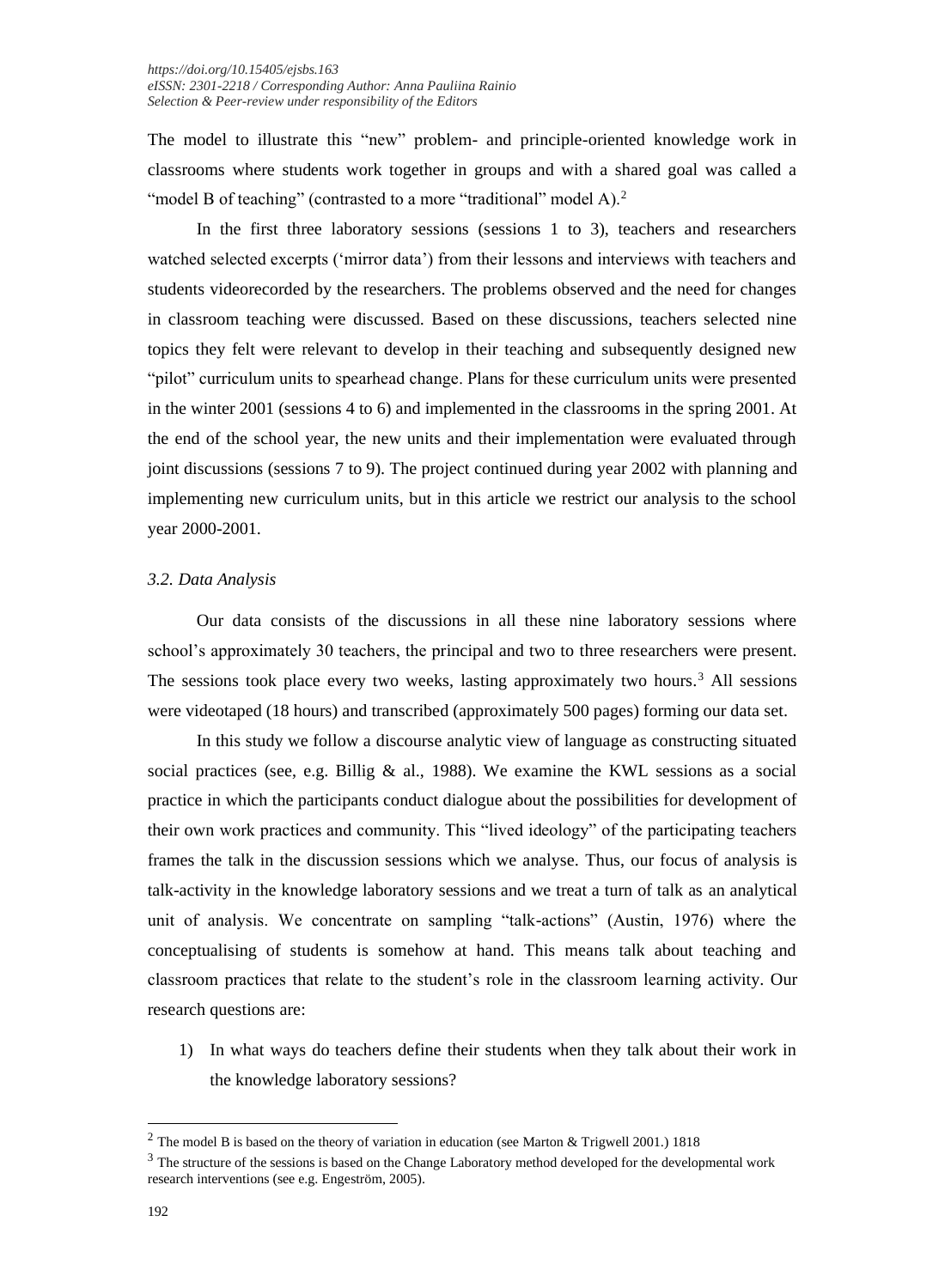2) How does this talk about students change during the process (during the school year)?

The first stage of the analysis is based on an earlier study (Rainio, 2003) of teacher talk in the first phase of the project (sessions 1-3) which analysed the teachers' construction of obstacles, preconditions and possibilities for the development of their daily school work in their talk.

In the second, previously unreported stage of the analysis the focus is specifically on talk about student engagement in the data, its nature and change, in all 9 sessions. Drawing on common discourses of student engagement and agency, we constructed three categories for student engagement that the teachers in this data drew on in their talk. In multiple iterative rounds of coding between the two researchers and discussions to reach agreement, all talk of student engagement in the data set was categorised into these. The interpretation and categorising of the material were carried in a dialogue between research literature and our analysis of the data (cf. Paavola, 2014). We further distinguished between whether the different ways of engaging students described were discussed by the teachers as possible/desirable in their school or as unnecessary/impossible.

# **4. Findings**

# *4.1. Findings I: Student as an obstacle for change*

The first three sessions were dominated by a discussion about obstacles of classroom change, and legitimation of current ways of working. The development of school work towards "knowledge work" was perceived in many ways problematic, even unnecessary by the teachers in the light of situations they faced in their daily work. This is understandable considering the nature and purpose of these early sessions in which the recorded classroom situations were discussed critically.

It emerged that in this talk, students were constructed as the main category of explanation for the status quo of current practice. Students' lack of engagement, their abilities, personal characteristics or background were employed to either legitimate the current (but often unsatisfying) classroom practices or as an explanation to resist the suggested alternatives to develop the school work. Characteristic of this talk was that the teachers' own role in changing this situation was described as either very limited or unnecessary.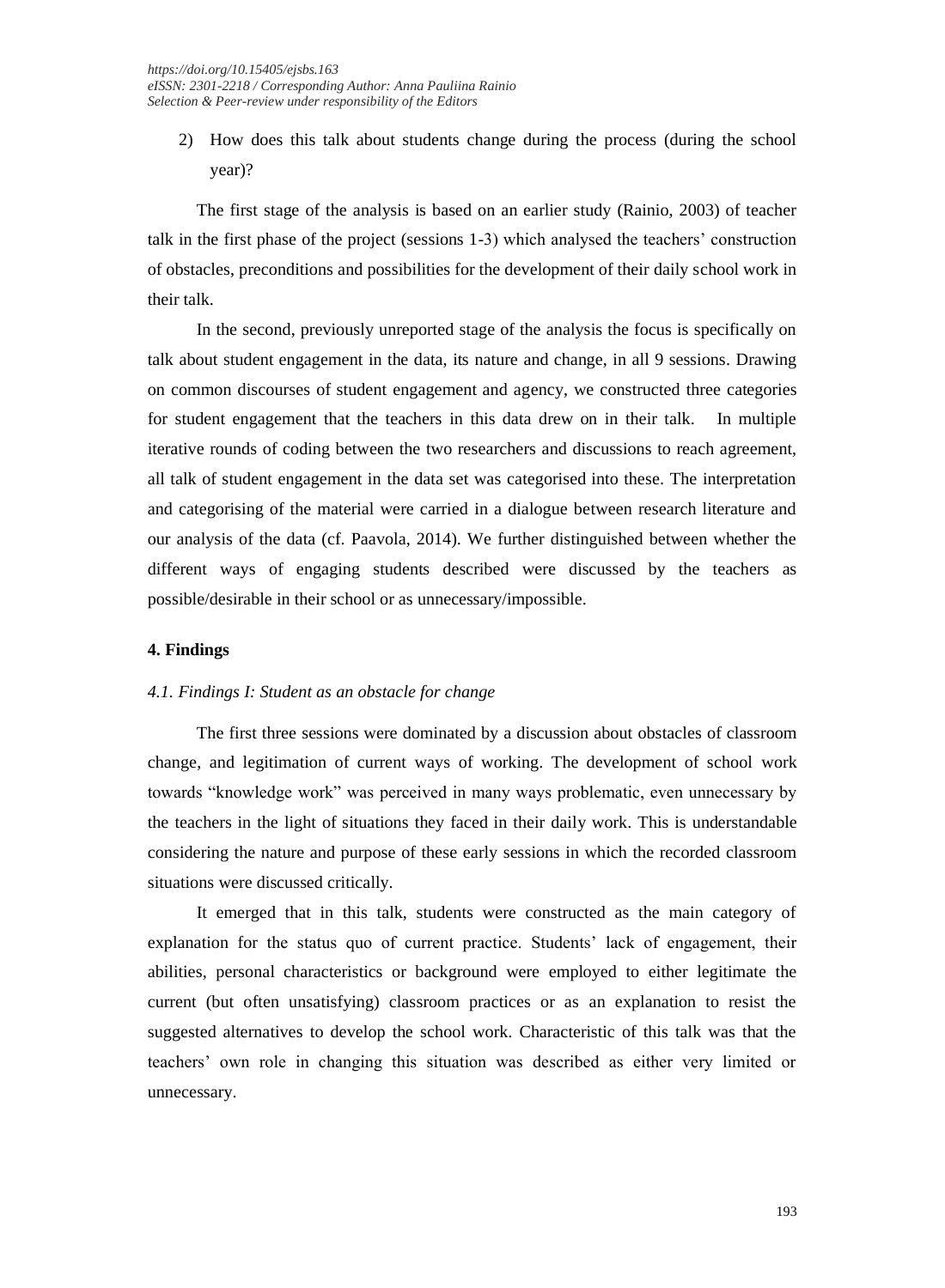*The local community/culture as internalised attitudes and patterns of behavior*

 $EILA<sup>4</sup>$ : The answer to everything in this village is always social benefits, they are used to getting everything, so what do they bother doing anything themselves. This [attitude] is seen in so many things.

TUULA: It guides it. (Session 3, turn of talk 279)

In the above the teachers explain their students' general lack of motivation and effort in this school through reference to the local context and its perceived characteristics which are seen as determining the students' attitudes and behaviours. The explanation for the difficulty of engaging their students in school work is located outside the school, and outside the reach of school. The references go even further to wider cultural patterns:

ULLA: [In pair work] in many of the [student] pairs it was always like one person did all the work and the other one just sat and watched and had no idea how it would be done. So they couldn't really work together. Apparently, they could have been guided a bit in that…

EILA: But that's the Finnish group work model.

ULLA: Yeah, one person does it, the other one watches. (Session 1, turn of talk 245)

#### *The personality, characteristics or abilities of the students*

The teachers' talk draws a landscape of some quiet, some bright, some unmotivated or disaffected students. These differences in character are often offered as explanations for particular ways of teaching and learning in the school. One teacher explains how "a good bright student who is used to handling information is of course able to work along [Model B]" even if other students continue to work along Model A. Another teacher describes different students as having different set characteristics which influence their learning and engagement in school: "The moral sense of their own responsibility for their own learning is so dependent of the individual student, that's a fact" (Session 1, turn of talk 181).

Here students' characteristics may be described as matters of individual personality which teachers should not even attempt to change. For example, in a lengthy exchange between the teachers in an early session, a particular student's case is discussed who is often

<sup>&</sup>lt;sup>4</sup> All the names of the teachers have been changed. The data has been translated from Finnish to English by the authors. 1820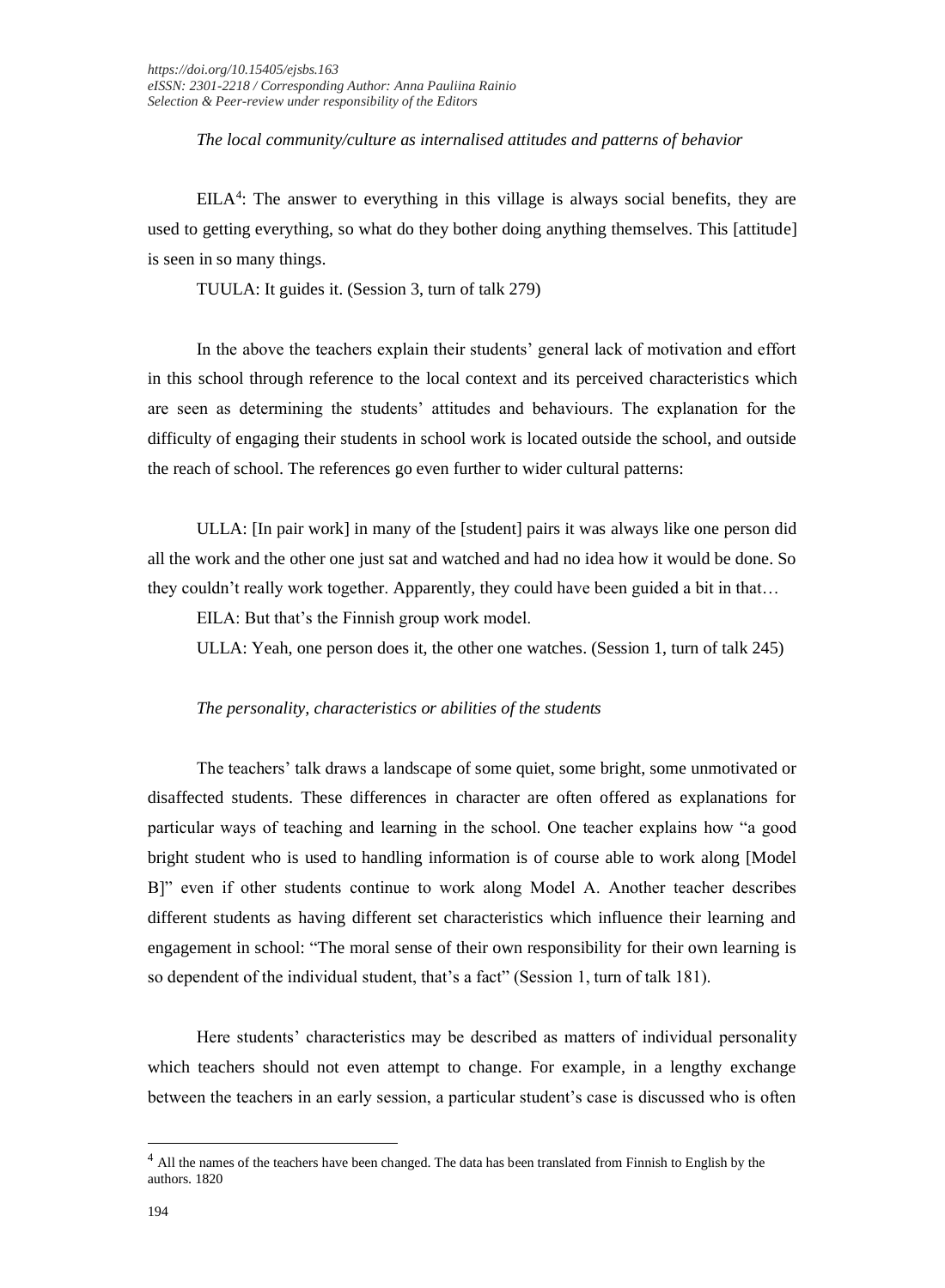seen to be sitting alone in the classroom. The teachers mention that they have attempted to invite the student to join in more but have given up, since they 'feel that the student is quite happy and content alone, by himself'. They emphasise that the student should be left 'to be as he is', other teachers expressing agreement:

TAINA: Don't you also think that we have to respect a person's personality, the adults' and children's, and that we can see from a person if they are content and happy alone, they are not excluded. (Session 3, turn of talk 81)

Students' backgrounds are also offered as an explanation why change is not possible, with reference topatchy past school attendance, students' skills and prior experience in certain areas, such as ICT, differences in their primary schools, family language and culture or how well they know their secondary school peers. However, there is also talk in these first sessions in which the current situation is not constructed as fully determined. Difficulties are hereby not discussed as unchangeable 'facts' but as something that can be influenced or something that are dependent on the teaching methods and teachers' expectations.

After these first three sessions, teachers started to plan and ultimately carry out the pilot curriculum units. In these units the active role of students was one of the objectives that the teachers considered important. In this article we are interested in what happened to teachers' talk in the KWL sessions during the process in the whole school year.

# *4.2. Findings II: Transformations in teachers' ways of talking about their students within the first year of the intervention*

The teachers participating in the project had particularly hoped for outside help to develop their classroom practices so as to become more meaningful to both students and themselves. At the same time, the analysis of the first phase of the knowledge work laboratory shows that a discourse about the students was commonly used to legitimise existing, though unsatisfactory, classroom practices (thereby holding them as sensible or inevitable). We have described this as the teachers' lived ideology (Billig & al., 1988). In the second stage of the analysis we mapped talk about student engagement across the data set constructing three categories presented in Table 1.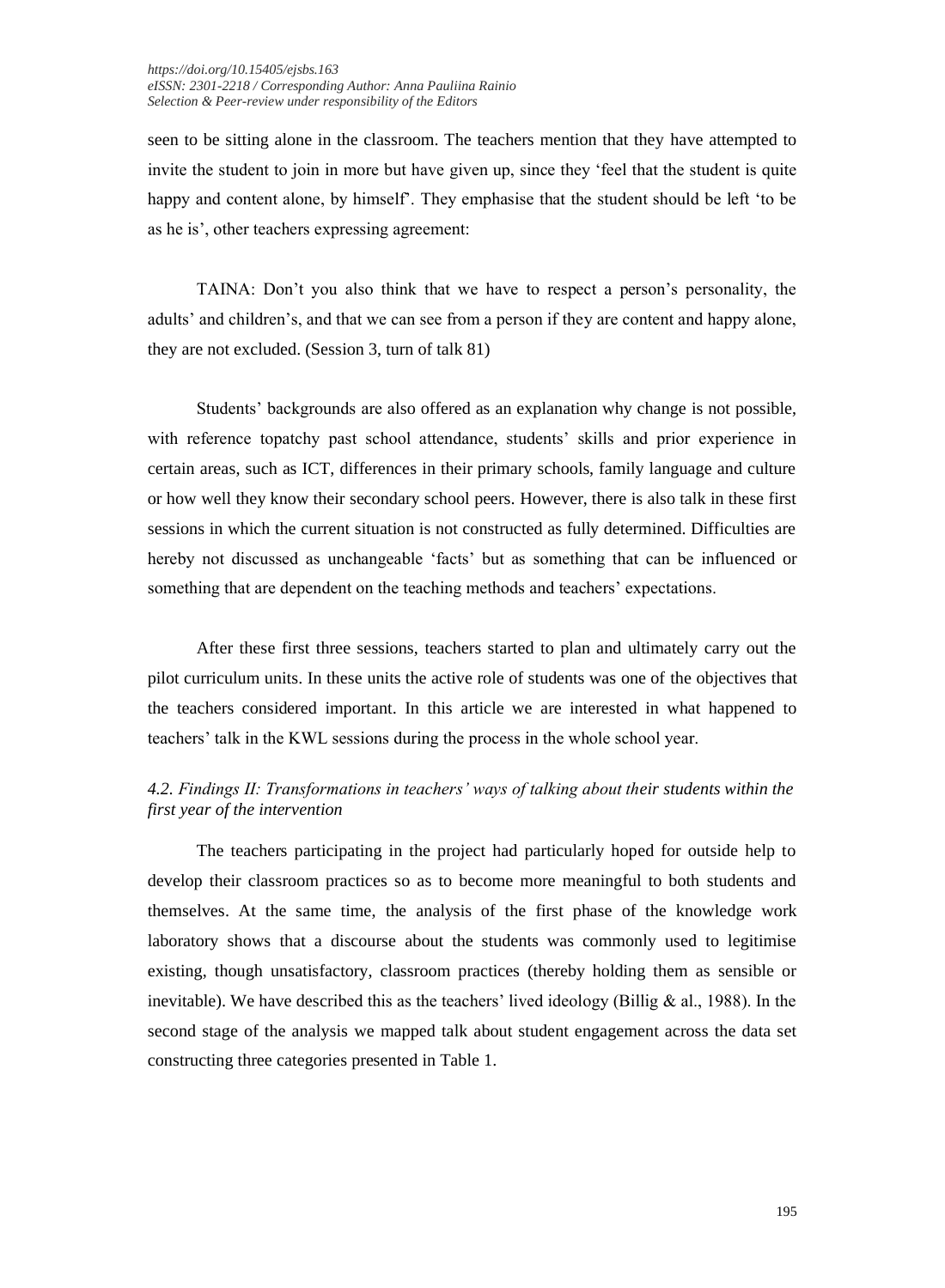| Table 1. Student engagement categories in the teachers' discourse |  |  |
|-------------------------------------------------------------------|--|--|
|-------------------------------------------------------------------|--|--|

| Category                                                    | Description                                                                                                                                                           | Example                                                                                                                                                                                                                                                                                                                                                                                                                                                                                                                                                                                                          |
|-------------------------------------------------------------|-----------------------------------------------------------------------------------------------------------------------------------------------------------------------|------------------------------------------------------------------------------------------------------------------------------------------------------------------------------------------------------------------------------------------------------------------------------------------------------------------------------------------------------------------------------------------------------------------------------------------------------------------------------------------------------------------------------------------------------------------------------------------------------------------|
| (1) Students as autonomous and<br>independent choice-makers | Refers to an idea of student<br>autonomy as freedom to choose<br>and participate in deciding the<br>contents of learning                                              | 'I'm wondering if we design the<br>project so that the pupils can<br>choose their own topics which of<br>course motivates them more'<br>(Choice)<br>'It was an interesting trial in this<br>project to try to let the pupils work<br>really independently' (Self-                                                                                                                                                                                                                                                                                                                                                |
| participants in school                                      | (2) Students as active doers and the student as active participant in<br>school that is embedded in the<br>society and community around                               | regulation)<br>'The project work has to be<br>organised so that it becomes as<br>meaningful and interesting an<br>experience as possible for the<br>students, that they get to do and<br>Includes all the talk that positions learn things themselves.' (Learning<br>by doing)<br>'We have to organize teaching so<br>that it's not just some formulas but<br>that our society becomes visible to<br>them' (Society as a resource for<br>learning and teaching)                                                                                                                                                  |
| (3) Students as whole and<br>embodied beings                | Involves seeing the students as<br>whole embodied human beings<br>with knowledge, experiences,<br>that are relevant to their being<br>and learning in school as well. | 'The students had designed and<br>made these really fancy pins [they<br>were wearing] and they were<br>walking down the corridor so<br>proudly, they even came to tell me<br>about it - "see I'm a graphic<br>designer!"<br>'I started looking how they work<br>emotions and lives outside school and noticed the impact of different<br>skills in the peer group, of course<br>they can't start asking for help<br>from the teacher when they know<br>some of their peers can already do<br>everything really well.'<br>(Students noticed as a real whole<br>person with knowledge, experience<br>and emotions) |

In the analysis we distinguished between 'positive' and 'negative' use of these discourses as illustrated in Table 2 below. In teachers' talk student autonomy was often formulated through the students' possibility to choose interesting topics or contents of learning tasks. In the first example below the teacher Ulla describes choice as effective in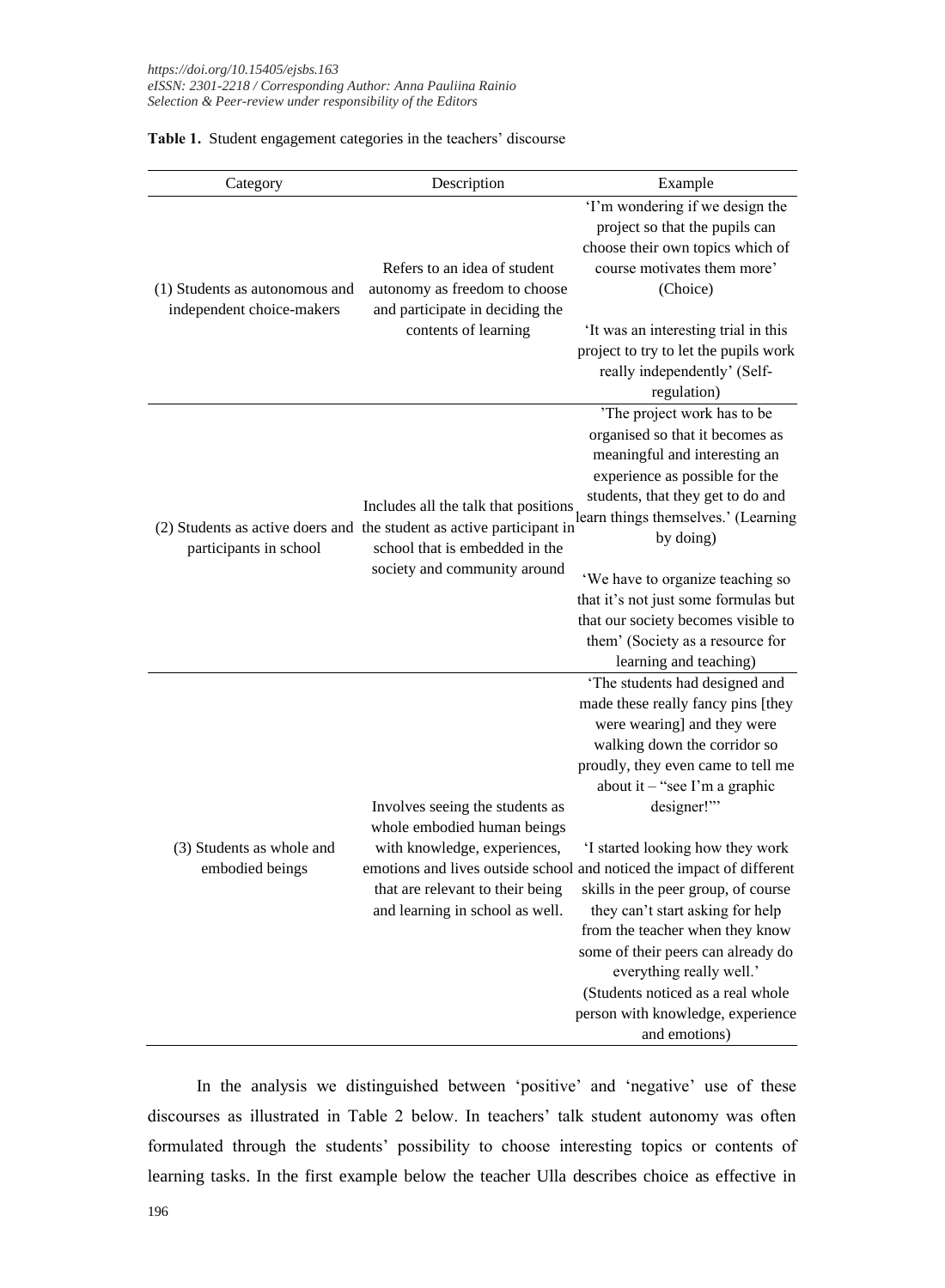engaging 'this lot' who are otherwise described as challenging (positive). However, in the second example by Tuula, this same idea of choosing is not seen as desirable or feasible from the teacher's perspective (negative).

| Positive view of student engagement                | Negative view of student engagement                  |  |
|----------------------------------------------------|------------------------------------------------------|--|
|                                                    |                                                      |  |
| ULLA: And then we started the creation of these    | TUULA: The topics [they chose] we completely         |  |
| glossaries from deciding a topic, and it was quite | random. So next time when we start doing             |  |
| a long process, to select a topic. Maybe not       | something like this I definitely want to limit it to |  |
| everybody but some of the students, they found     | the topic given in the textbook or somehow           |  |
| a topic immediately, but the others changed their  | clearly. Because it otherwise goes all over the      |  |
| topic many times – and then finally a topic was    | place with this lot.                                 |  |
| found for everyone, a topic they found that        | Though they really enjoyed doing it, that was        |  |
| really was interesting for them. And the process   | really peculiar. They even ran after me in the       |  |
| then started pretty well in that class. (Category  | corridor asking when we'll do it again.              |  |
| 1: Student choice as a possible way of engaging    | (Category 1: Student choice as an undesirable        |  |
| students)                                          | way of engaging students)                            |  |
|                                                    |                                                      |  |

**Table 2.** Examples of positive and negative engagement discourses on the data

Next we will illustrate the changing pattern in teachers' discourse about students' engagement during the year. While the talk of students as autonomous and independent choice-makers (category 1) remains fairly constant throughout the year, there is a marked increase in positive talk about students as active doers and participants in school (category 2). There is also a clear decrease in the talk that discussed category 2 as an undesirable or unworkable strategy. A similar but even stronger pattern of change is observable in the data with regard to teachers' talk about students as whole embodied human beings (category 3). Positive talk about this kind of discourse about students (marked with (+) ) as relevant to teaching and learning in their school increases fourfold during the year while negative talk (marked with (-) ) about this kind of way of thinking about engaging students decreases substantially. In the following section we will focus on this last kind of talk (category 3) and examine how it was used by the teachers, and what was being done in this talk as it increased and see what changes in the way teachers define and position their students. Table 3 presents the comparison of the occurrence of each category in the three phases of the project.<sup>5</sup>

<sup>&</sup>lt;sup>5</sup> The table does not propose a comparison between the volumes of different types of discourses but rather a comparison within each category of talk, the changes in the volume of a particular type of talk across the school year.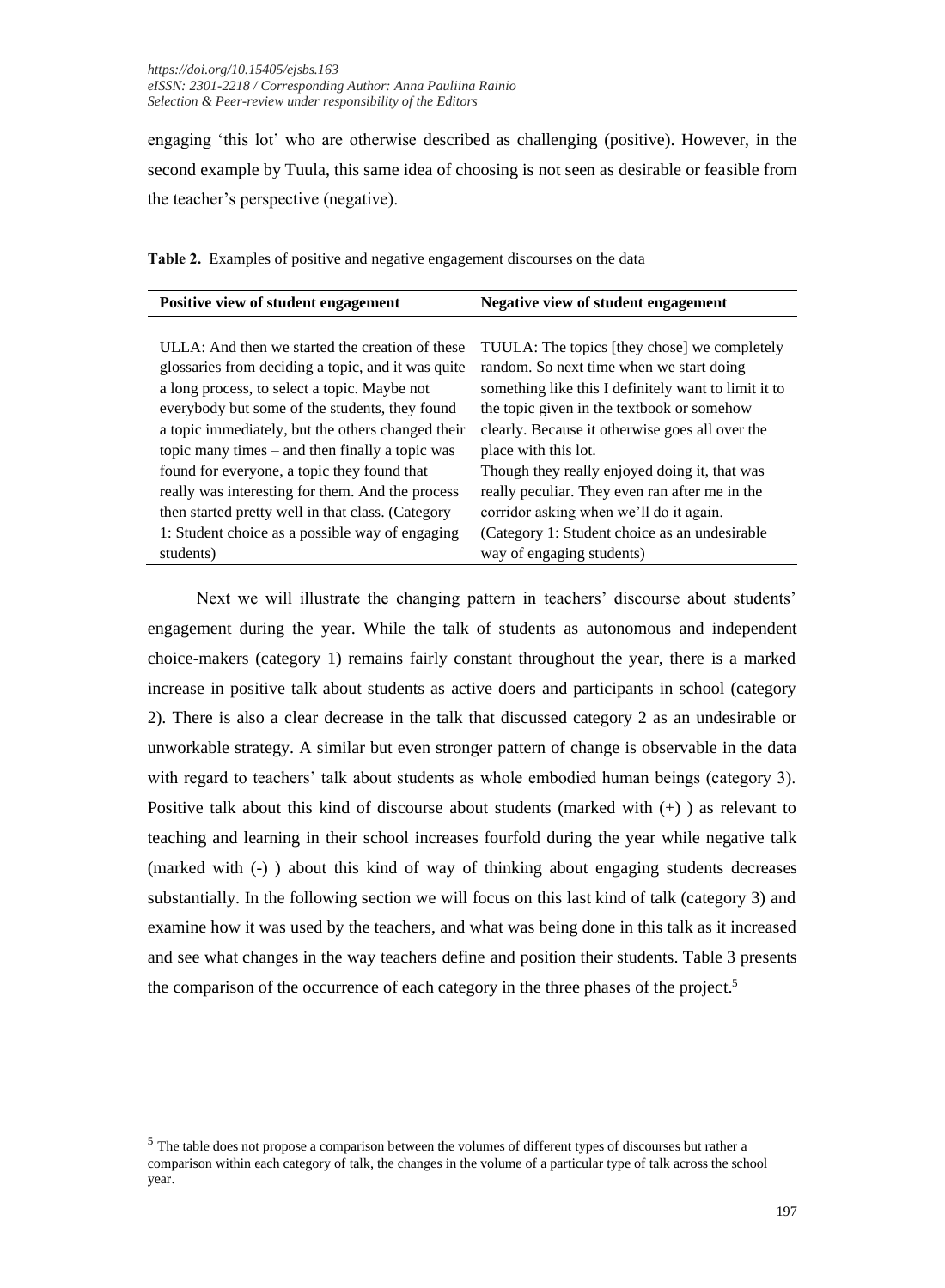| Talk of student                                 | Talk of student | Talk of student | Talk of student | Talk of student   |
|-------------------------------------------------|-----------------|-----------------|-----------------|-------------------|
| engagement                                      | engagement      | engagement      | engagement      | engagement        |
| 1. Students as<br>autonomous choice-<br>makers  | $23 (+)$        | $21(+)$         | $16 (+)$        | $60 (+)$          |
|                                                 | $10(-)$         | $2(-)$          | $11(-)$         | $23(-)$           |
|                                                 |                 |                 |                 | Total: 83         |
| 2. Students as active<br>doers and participants | $9 (+)$         | $27 (+)$        | $26 (+)$        | $62 (+)$          |
| in school                                       | $33(-)$         | $2(-)$          | $8(-)$          | 43 $(-)$          |
|                                                 |                 |                 |                 | <b>Total: 105</b> |
| 3. Students as whole,<br>embodied beings        | $18 (+)$        | $46 (+)$        | $74 (+)$        | 138 $(+)$         |
|                                                 | 43 $(-)$        | $5(-)$          | $9(-)$          | 57 (-)            |
|                                                 |                 |                 |                 | Total: 195        |
| TOTAL                                           | $50 (+)$        | $94 (+)$        | $116 (+)$       | $260 (+)$         |
|                                                 | $86(-)$         | $9(-)$          | $28(-)$         | $123(-)$          |

**Table 3.** Transformation of the student engagement talk in the KWL sessions, school year 2000- 2001

#### *4.3. Findings III: Teachers talk of the students as whole embodied beings*

Talk in category three is particularly interesting as it seems to be almost opposite to the way of talking about students as an obstacle of change in the first phase of the intervention. In sessions 4-9 the teachers themselves appear to be suggesting a new perspective. There is talk of 'noticing':

ENNI: I thought using the Internet would be their favourite but actually what they liked most was getting library cards, most of them had burned theirs because they had so many fines and so now that they actually got to borrow some books they walked around with it like a credit card. (Session 5, turn of talk 180)

In these examples the teachers notice something new about their students and want to share their surprise with other teachers. We interpret this kind of talk about students as more open: the picture drawn of the students is not closed or inevitable but allows different interpretations. Also the importance of positive experiences of learning and engagement is repeatedly taken up in these later sessions, particularly as observed in the pilot curriculum units: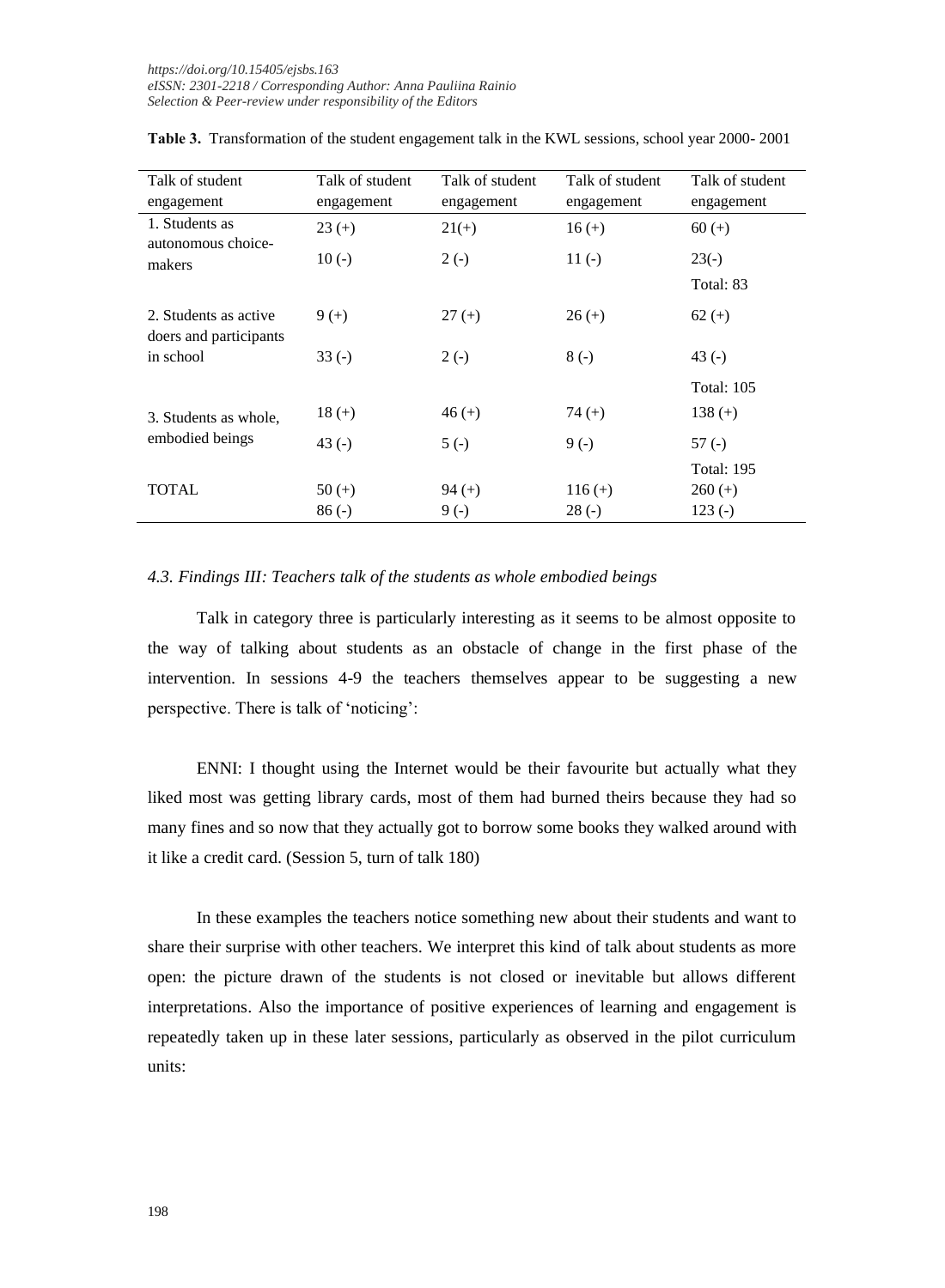MAIJA: And actually more important than whether they can use the digital camera later, is that they remember that they were able to do it together, and that it was a good thing. That they get that positive experience that 'we were able to do it'.

(Session 7, turns of talk 341-343)

There is also talk in the third category in which the possible reasons for their students' problems are explored from the students' perspective. In the example below the teachers are discussing a debating activity in which some students had struggled to justify their allocated perspective.

However, this is now seen as a development task, not an obstacle. Furthermore, Ulla relates the students learning problems to her own experiences as a learner:

TUULA: I think this debating task was a really good idea and it probably wasn't that much of a failure after all, it just has scope for further developing.

ULLA: I thought exactly the same, it wasn't actually at all a failure, because it is an extremely difficult thing to do, for adults too I would claim. When I've had to take part in activities like that in professional development, it's really difficult. Especially if you have to present a view that you don't hold in reality, so that you manage to actually genuinely represent it. So, they weren't actually bad, quite the opposite. (Session 8, Turns of talk 33 and 35)

Teachers' 'noticing' things and seeing them from the students' perspective relates very interestingly also to students' themselves seeing their own learning and opportunities differently, such as when Tuula describes "noticing" how a group of students, identified as having special educational needs who initially struggled with the activities, coming to realise that "learning is not necessarily difficult for me because I'm dumb but that there may be disturbing conditions around me that just don't suit me. And that I can actually do something about those things so that I can learn better." (Session 7, turns of talk 38-43).

Perhaps the most interesting phenomenon in the talk in category three is the observation that students' challenging characteristics are raised as something the teachers need to take into account, and do something about, in their planning rather than as insurmountable 'facts' that stop them from doing things, as discussed above for the early sessions: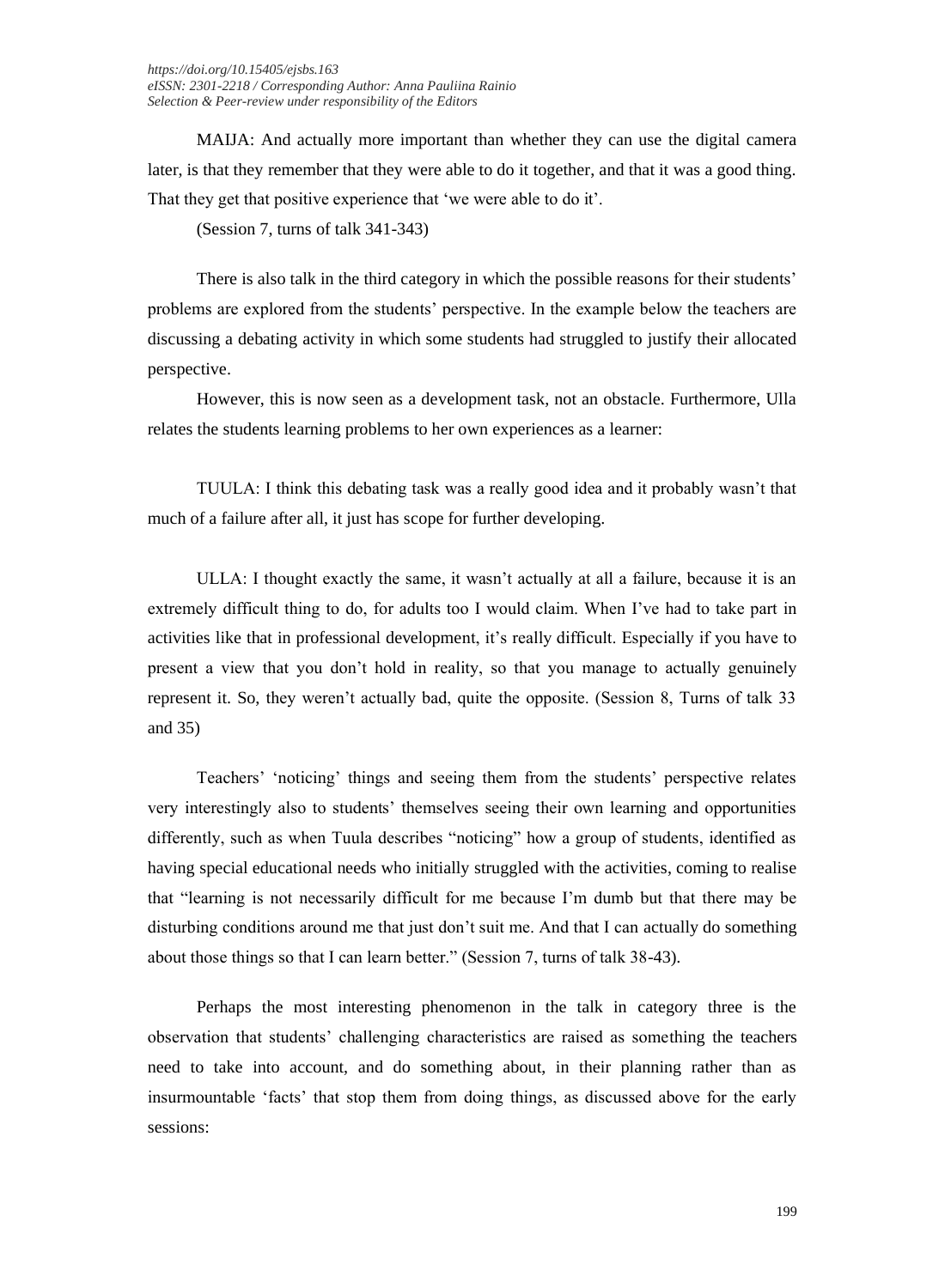ENNI (when planning to use the studying style test with students): These are, at least at the moment, students who have a pretty poor motivation and a view of themselves that they aren't capable and won't be able to learn. We have noticed that this is a pretty insurmountable situation at the moment that we need to start doing something about. Especially as none of our efforts so far of using entertaining methods and whatever and trying this and that have helped at all to make the students notice how they could improve their own learning or study techniques. (Session 5, turn of talk 166)

While still recognising their students' various problems as real and challenging, these are now discussed as something that they collectively can start to pay attention to and work with:

TOM: If we agree on a topic that turns out not to interest everyone or if the group composition is such that some students are interested and some aren't, what will happen is what has happened before that one or two students do all the work and the rest just take a freeride. So, in the future, we need to definitely [pay attention] to this in the planning stage -- - together with the group -- that all teachers who are part of the team have to be part of it, guiding the groups. (Session 9, turn of talk 156)

#### **5. Conclusion**

In this article we examined teachers' changing discourse about their students as they participated in a school-led pedagogic intervention. We analysed how the teachers conceptualised their students when they talked about their work in the KLW sessions (research question 1). The results show that in the first phase of the project the teachers saw the development of classroom teaching and learning as very difficult, even impossible, and defined students as the main obstacle for it. We talked about this as a "lived ideology", a shared way of talking and understanding in this school grounded in the work and conditions in the particular setting. We then wanted to see what kind of student (dis)engagement talk was dominant in the data and discerned three different modes: first, engagement was seen as based on students' autonomy: e.g., giving students possibilities to choose topics of learning (category 1), and secondly, engagement was related to "learning by doing" through participating in school tasks involving societal, real life topics (category 2), and finally, talk about student engagement from students' own perspective, in this way seeing students as whole, embodied beings in the classroom (category 3).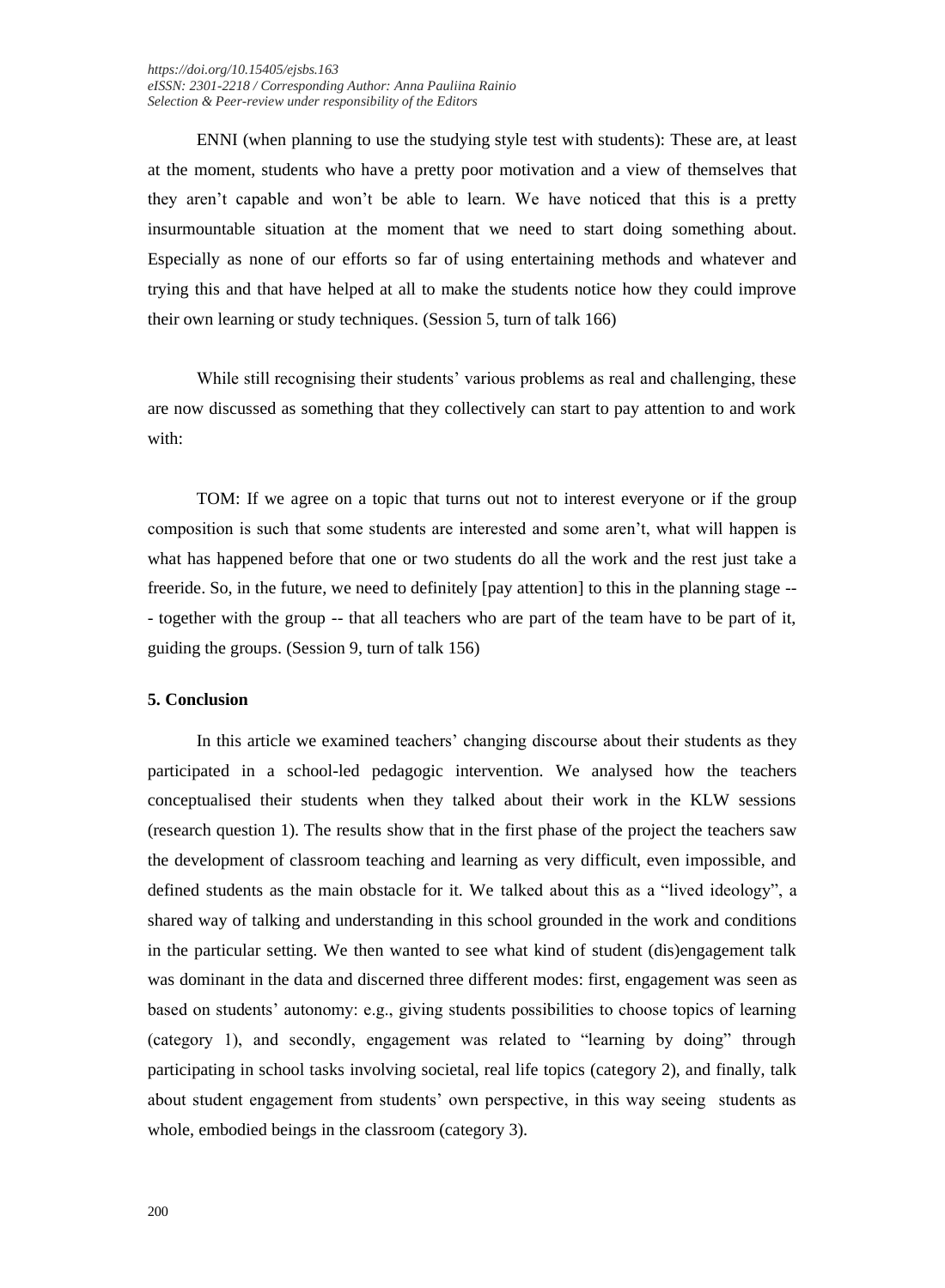Our second research question focused on the transformation of the teachers' talk about their students during the intervention and we found that first of all positive talk about student engagement (seeing engagement as something that could happen or already happens in their classrooms) increased substantially during the intervention. Further, there was a considerable increase in teachers' positive talk in category three. We examined this more closely and made following remarks: The teachers started to talk about 'noticing' things, either in their students or in the way things were done in their classrooms; the teachers started talking about possible reasons for their students' problems and considered those from the students' perspective. The teachers also emphasised the importance of positive learning experiences for the students and discussed their students' problems as something they need to take into account in planning rather than insurmountable 'facts' (as was done mainly in the "student as an obstacle" -talk).

An earlier study in this setting has described the crucial step of collectively reconceptualising the object of teachers' work so as to centrally include the students' lives and opportunities (Engeström et al., 2002). While at least initially, such talk of students may be negative and frustrated, this shift is described as significant. Virkkunen et al (2012) also described the use of categorical descriptions of students by teachers as a way of dealing with contradictions in their work. Their study focused on the initial stages in which these categorical definitions begin to crack in the context of an intervention. However, emerging novel ways of conceptualising students within existing real working conditions are fragile and their potential sustainability far from self-evident (ibid., also Sannino, 2008). The present study has focused on the development of teachers' talk over a whole year, both qualitatively and quantitatively.

Central in this re-conceptualisation process is that the teachers start to see themselves as having agency over their work (Pyhältö & al., 2014). Similarly Zellermayer  $(2001, 59)$ notes in her case study that by being able to express their resistance and concerns, teachers started to give up the "deficiency" view of their students' learning and shift their focus to reflecting their own teaching practices. These particular ways of conceptualising represent what we call envisioned ideology - which at least on the level of discourse makes possible that the teachers become the agents of change in school transformation. Such envisioned ideology does not solve the challenges and contradictions of the teachers' daily work. Rather, we argue it is important that it remains grounded in the realities of their everyday practice and takes those as central, and explicit, evidence of change or the need for it. The teachers need to experience these collectively envisioned new ideas as possible and doable in their settings relative to the people, structures and resources in those settings. We argue that such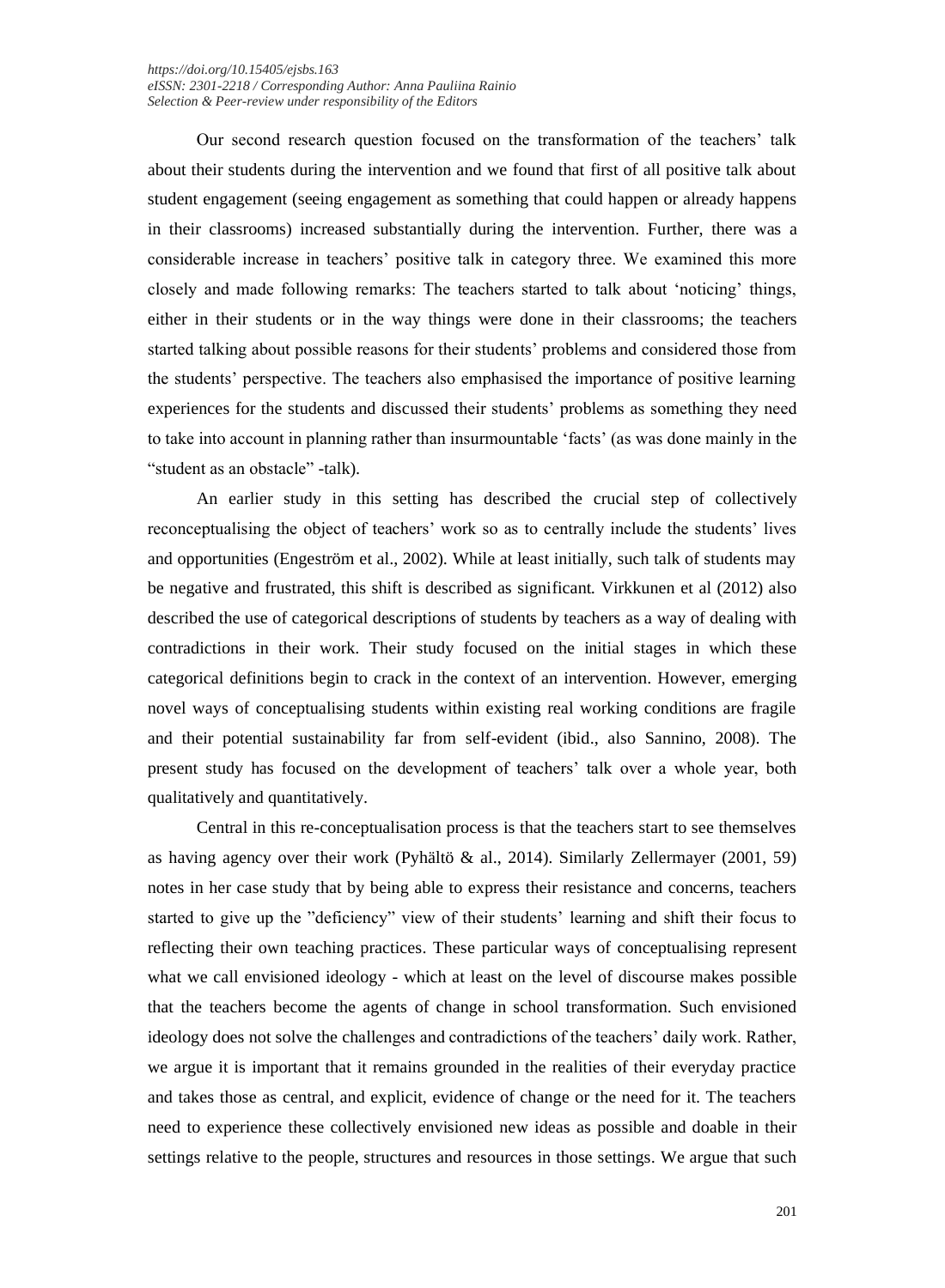new ideology is significant in that it entails a forward-looking openness to new ways of thinking in planning and practice. As a new explicit shared ideology of one professional group, it may also have the potential of becoming a new common knowledge as conceptualised by Edwards (2011; 2012) which can, through communicating what is important and possible in these teachers' work, function as a new resource for working, and envisioning alternative futures, with other professionals and stake-holders in education - and most importantly, with the students.

It is relevant to give some consideration to what may make possible such changes. The processes of reflecting on the reasons behind the teachers' own classroom practice and experimenting with new ideas in that everyday practice are important aspects (cf. Vermunt & Endedijk, 2011). Opportunities for the mediation of these discussions offered by the researchers are seen as important. However, the new envisioned ideology was not offered to the participants by the researchers nor did it emerge directly from the intervention. Within the context of the intervention the teachers discussed their current practice with each other and viewed examples of their own and each others' practice. Our analysis suggests that subsequently they began to view their own ongoing practice and the concrete incidences it involved in new ways, and share these new observations, 'noticings', with their colleagues, leading to further opportunities for 'noticing' and developing new ideas. Opportunities for these supporting factors were mediated by the intervention programme in an emergent way. They emerged as support for a transformation in the teachers' talk- activity through the teachers' own collaborative and agentic engagement with the intervention. We suggest that intervention programmes also need to consider latent supporting factors that such programmes can offer. Engaging with such latent factors can have long-standing effects on the ways practitioners' lived and envisioned ideologies are shaped.

### **Acknowledgements**

We are grateful to Yrjö Engeström, Ritva Engeström and Arja Suntio for the opportunity to be involved in this project and feedback on an earlier draft and to all the teachers and the principal involved in this project.

# **References**

Austin, J. L. (1976). *How To Do Things With Words*, Second Edition. Oxford: Oxford University Press. https://doi.org/10.1093/acprof:oso/9780198245537.001.0001

Billig, M., Condor, S., Edwards, D., Gane, M., Middleton, D., & Radley, A. (1988). *Ideological Dilemmas. A Social Psychology of Everyday Thinking*. London: Sage.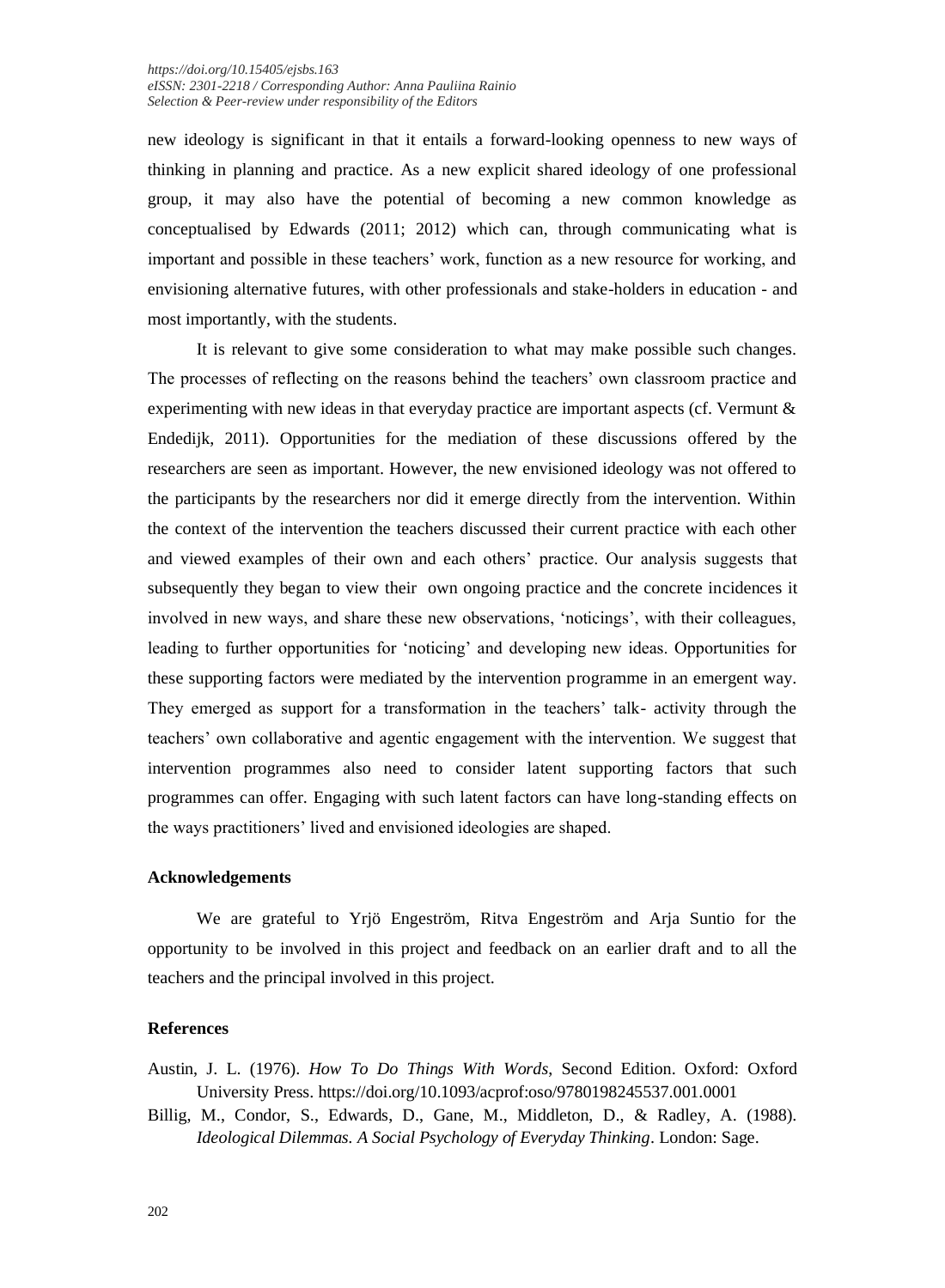- Clark, M. C., & Florio-Ruane, S. (2001). *Conversation as support for teaching in new ways*, in Clark, M. C. (Eds.), *Talking Shop. Authentic Conversation and Teacher Learning.* New York, NY: Teachers College Press
- Edwards, A. (2012). The role of common knowledge in achieving collaboration across practices. *Learning, Culture and Social Interaction, 1*(1), 22-32. https://doi.org/10.1016/j.lcsi.2012.03.003
- Edwards, A. (2011). Building common knowledge at the boundaries between professional practices: Relational agency and relational expertise in systems of distributed expertise. *International Journal of Educational Research, 50*, 33-39. https://doi.org/10.1016/j.ijer.2011.04.007
- Edwards, D., & Mercer, N. (1987). *Common Knowledge*: The Development of Understanding in the Classroom. London: Methuen.
- Engeström, Y. (2005). *Developmental work research*: Expanding activity theory in practice. Berlin: Lehmanns Media.
- Engeström, Y., Engeström, R., & Suntio, A. (2002). *Can a school community learn to master its own future*? An activity- theoretical study of expansive learning among middle school teachers. In G. Wells, & G. Claxton (Eds.), *Learning for life in the 21st century: Sociocultural perspectives on the future of education.* London: Blackwell.
- Ferholt, B. (2009). *The Development of cognition, emotion, imagination and creativity as made visible through adult-child joint play*: Perezhivanie through playworlds. Unpublished Doctoral Dissertation. University of California, San Diego.
- Fredricks, J. A., Blumenfeld, P. C., & Paris, A. H. (2004). School engagement: Potential of the concept, state of the evidence. *Review of Educational Research, 74*, 59–109. https://doi.org/10.3102/00346543074001059
- Hennessy, S., Haßler, B., & Hofmann, R. (2014, under review). Challenges and opportunities for teacher professional development in interactive use of technology in African schools. Manuscript under review.
- Hofmann, R., (2008a). *Ownership in learning*: A sociocultural perspective on pupil engagement, collaboration and agency in the classroom. University of Cambridge, unpublished doctoral dissertation.
- Hofmann, R. (2008b). *'Rethinking 'ownership of learning'*: Participation and agency in the Storyline classroom'. In S. Bell, S. Harkness, & G. White (Eds.), *Storyline: Past, present and future* (pp. 64-78). Glasgow: University of Strathclyde.
- Hofmann, R., & Rainio, A. P. (2007). "It doesn't matter what part you play, it just matters that you're there." Towards shared agency in narrative play activity in school. Teoksessa R. Alanen & S. Pöyhönen (toim.), *Language in action. Vygotsky and Leontievian legacy today*. Newcastle-upon Tyne: Cambridge Scholars Publishing. Pp. 308–328.
- John-Steiner, V. (2000). *Creative collaboration*. New York: Oxford University Press.
- Lonka, K., & Ketonen, E. (2012). How to make a lecture course an engaging learning experience? *Studies for the learning society 2*(2-3), 63-74. https://doi.org/10.2478/v10240-012-0006-1
- Marton, F., & Trigwell, K. (2000). Variation est mater studiorum. *Higher Education Research & Development 19*(3), 381-395. https://doi.org/10.1080/07294360020021455
- Noyes, A. (2005). Pupil voice: purpose, power and the possibilities for democratic schooling. *British Educational Research Journal, 31*(4), 533-540. https://doi.org/10.1080/01411920500153614